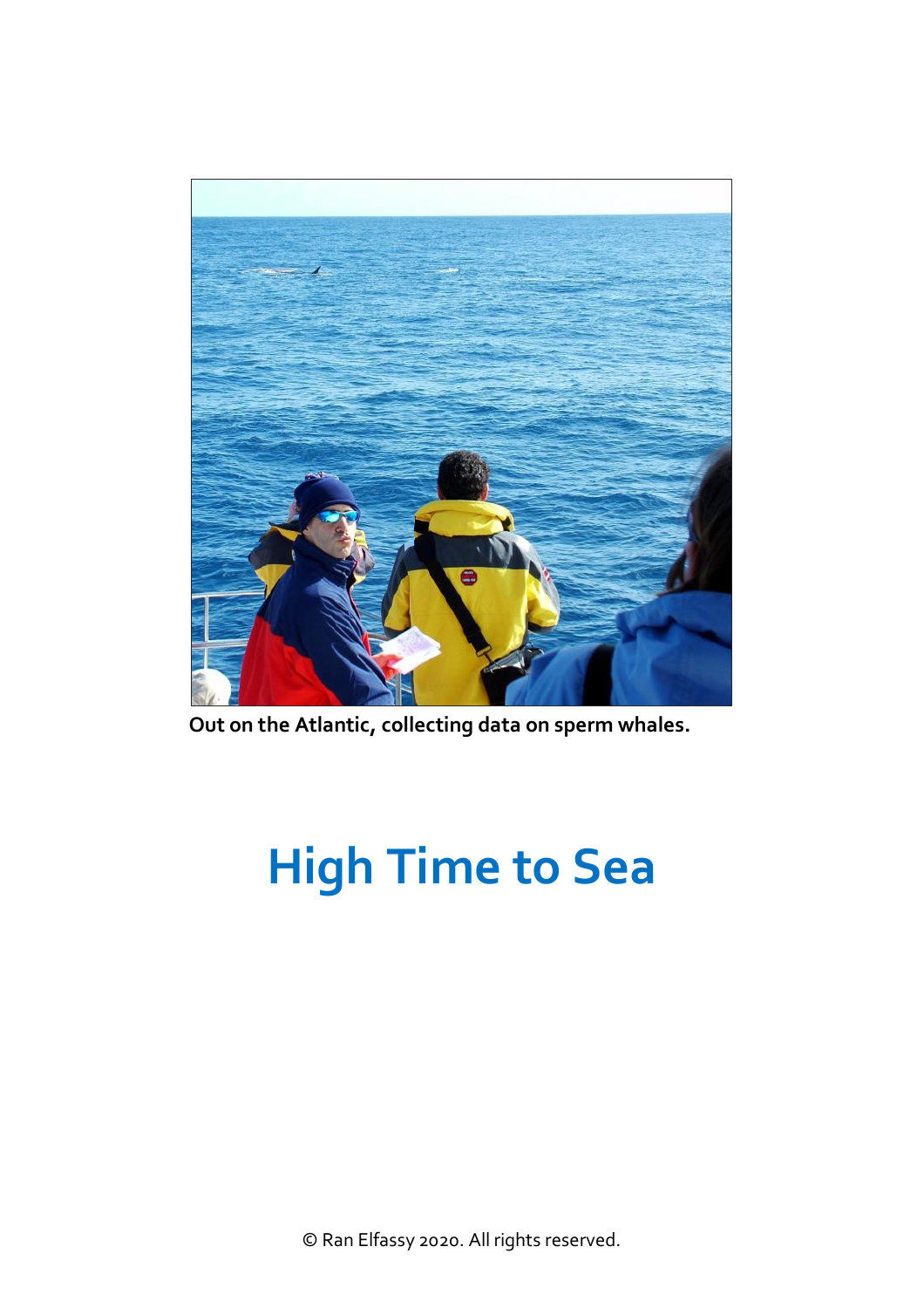"The *vigia* radioed this morning to say he saw some fins. We'll head there first, make a little tour, and see if we can find ourselves some whales." I look up from the nautical map and smile at Chris Beer, the red-bearded cheery captain of the *Physeter*. The vessel is a whale-watching and scientific two-hull catamaran, and for part of the year, Chris and his wife Lisa lead scientific expeditions into the Azorean waters.

The Azores, more than 1500 km off Portugal's coast, are basalt tips rising thousands of meters off the mid-Atlantic ridge. This archipelago includes nine major islands and eight small islets. Smack in the middle of a Northbound Gulf Stream, the waters churn around the islands with incredible biodiversity.

Turtles, sharks, countless fish and sea mammals call the Azores home. Nearly 30 percent of the world's known whales and dolphins, known as the cetaceans, have been spotted in the Azores, including blue whales, fin whales, false killer whales and a host of dolphins.

Chris and Lisa met nearly 20 years ago while gathering sperm whale data, and with the pace and poise that comes from running a hands-on ecotourist service to volunteers from around the world, their lives are a hustle to survey the waters and provide unforgettable experiences.

Lisa explains that the *vigia* are the lookouts who scan the waves and help find whales. "They're amazing," yells Lisa, as the wind and rumble of the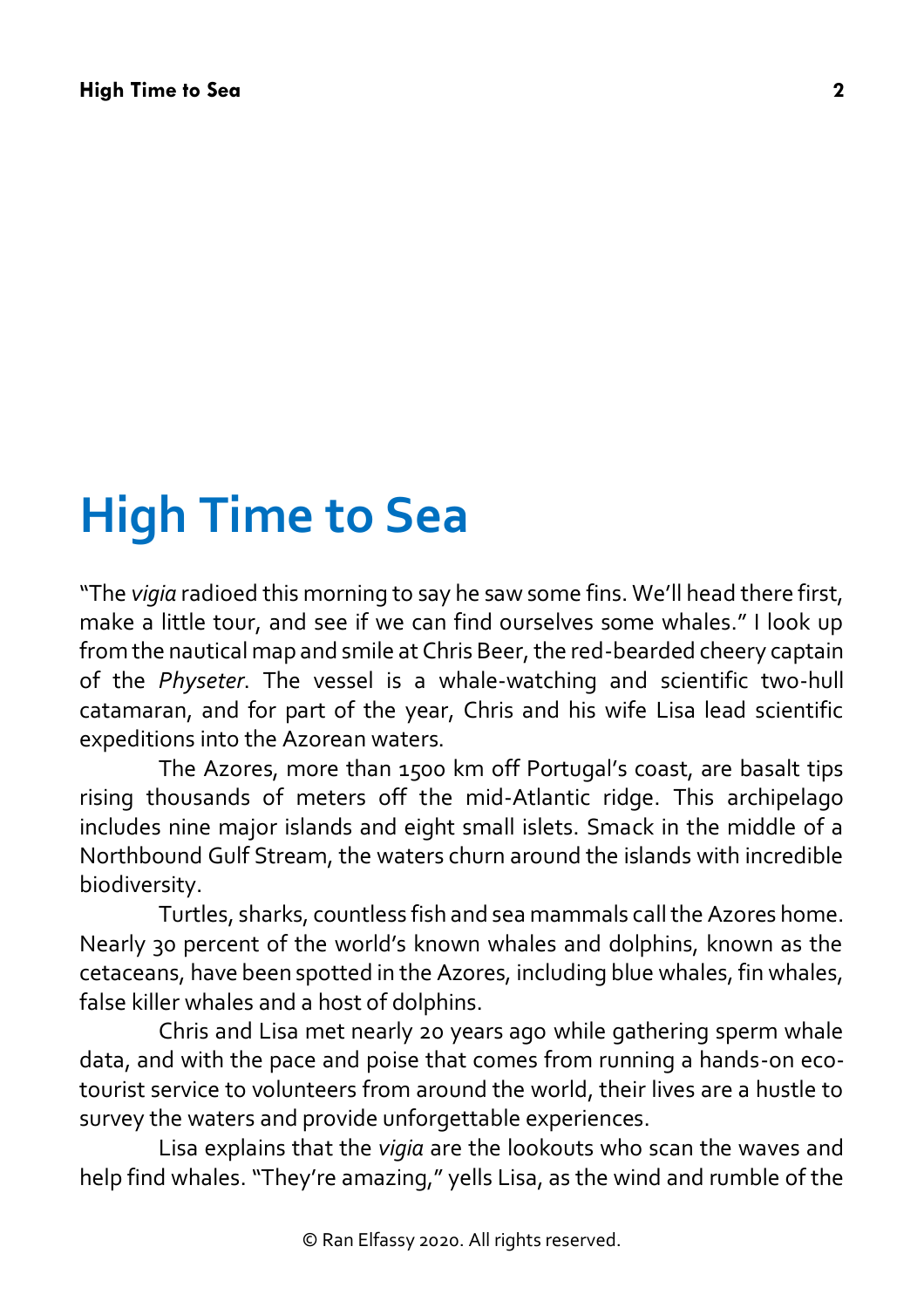powerful engines pick up as we leave the harbor, "they can spot whale blows from nearly 40 km away and also tell us what species they are!"

As the *Physeter* pitches in the waves, Chris yells down, "Risso's!"

All eyes jump to where he's pointing, 30 meters off the port side. Although we're barely out of the harbor, five of the gray-and-white marked dolphins cleave the waves up ahead. Since Risso's are less extroverted or abundant than the bottlenose or common dolphins, they haven't quite made it into the dolphin spotlight.

With Chris expertly maneuvering the vessel so we're never too close, Lisa and some of the volunteers make photo after photo of the quietly socializing animals. The Risso's gray to white color also flashes turquoise when it hauntingly streams below the water surface. It's an incredible sight that isn't easily forgotten.

"Wait until you see a blue whale," says Lisa, snapping photos all the while. "When they shallow dive, they can skim at 15 knots or more below the surface and their skin flashes light-blue past the boat."

The blue whale, the largest animal that has ever lived—surpassing even the dinosaurs in terms of size and appetite—has haunted sailors, whalers and now eco-tourists like no animal before it. That the whale is longer than the 30-meter catamaran is hard to imagine. After half an hour, Lisa gives Chris a signal and he points us back towards where the whales were seen by the *vigia*.

The boat holds up to 15 people, and with this many hands on deck, the researchers have maximized the carrying capacity for both quality cetacean spotting and data collection.

Thanks to Biosphere Expeditions, the pair welcome a stream of ecovolunteers for hands-on research. Everyone pitches in for recording position, sea state, water temperature and other variables, as well as monitor the hydrophone and help with photo-ID.

The couple also takes visitors out on whale-watching tours. Given the biodiversity and animal traffic, whale and dolphin lovers find the Azores a treat like nowhere else on the planet.

"BLOW!" yells out one of the volunteers from her starboard lookout. "Fin whales and a sei at 2 o'clock!"

Sure enough, we spot three clustered blows about half a kilometer away. Chris immediately aims the boat in their direction and we beeline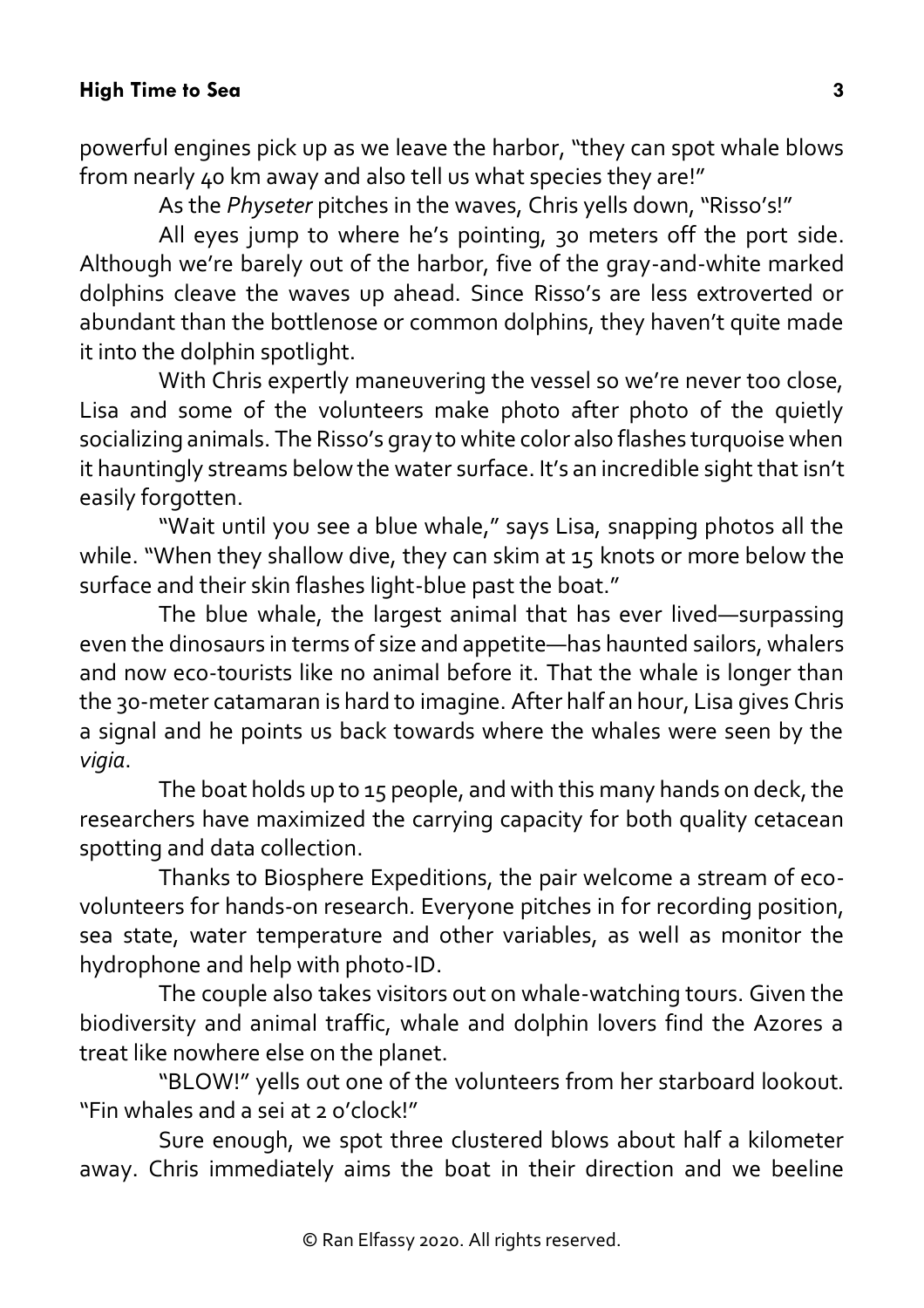through the Atlantic whitecaps. Chris yells down that we're also entering a massive bloom of krill, thumb-sized shrimp-like crustaceans the whales love to eat.

The waters are teeming with krill and the thousands of mackerel that dart through the swarms in a feeding-frenzy of silver and green.

Suddenly, everyone feels the jolt of excitement as the maw of a whale breaks through the surface of the water, swallowing hundreds of gallons of seawater and krill. Again and again, for over an hour, the whales surge and lunge from below, gulping the most incredible mass of water and food.

As the jaws gulp, they distend enormous folds of skin. The whales then push out the water with their tongues to filter out the tons of krill and small fish. What used to be a massive swarm is reduced to nothing. The waves soon settle to their deep-blue cadence across the ocean.

\* \* \*

"Now we take today's fluke-photographs," says Lisa from the small office at the lodge, "and we see if the sperm whales were a re-sighting or new to the area."

The day was productive. After the Risso's encounter and the fin and sei whale feeding, we discovered a pod of sperm whales heading through the Faial-Pico channel. An hour later, we found a group of 150 bottlenose dolphins.

The Azores are amazing. Thirty percent of the world's known whales and dolphins live in or travel through the Azores.

This was the first time that Lisa's seen sperm whales in the channel, so she's curious to see if these were already in the database. Each of these whales has a different-looking fluke, since the tissue gets worn away or damaged in unique shapes, leaving each whale with a unique profile that makes them ideal for photo-identification.

Spermies, as they are affectionately known, will typically stay at the surface, inhaling and exhaling at regular 12-second intervals. After 10 minutes, they'll point their heads down to the depths for as much as an hour. In making